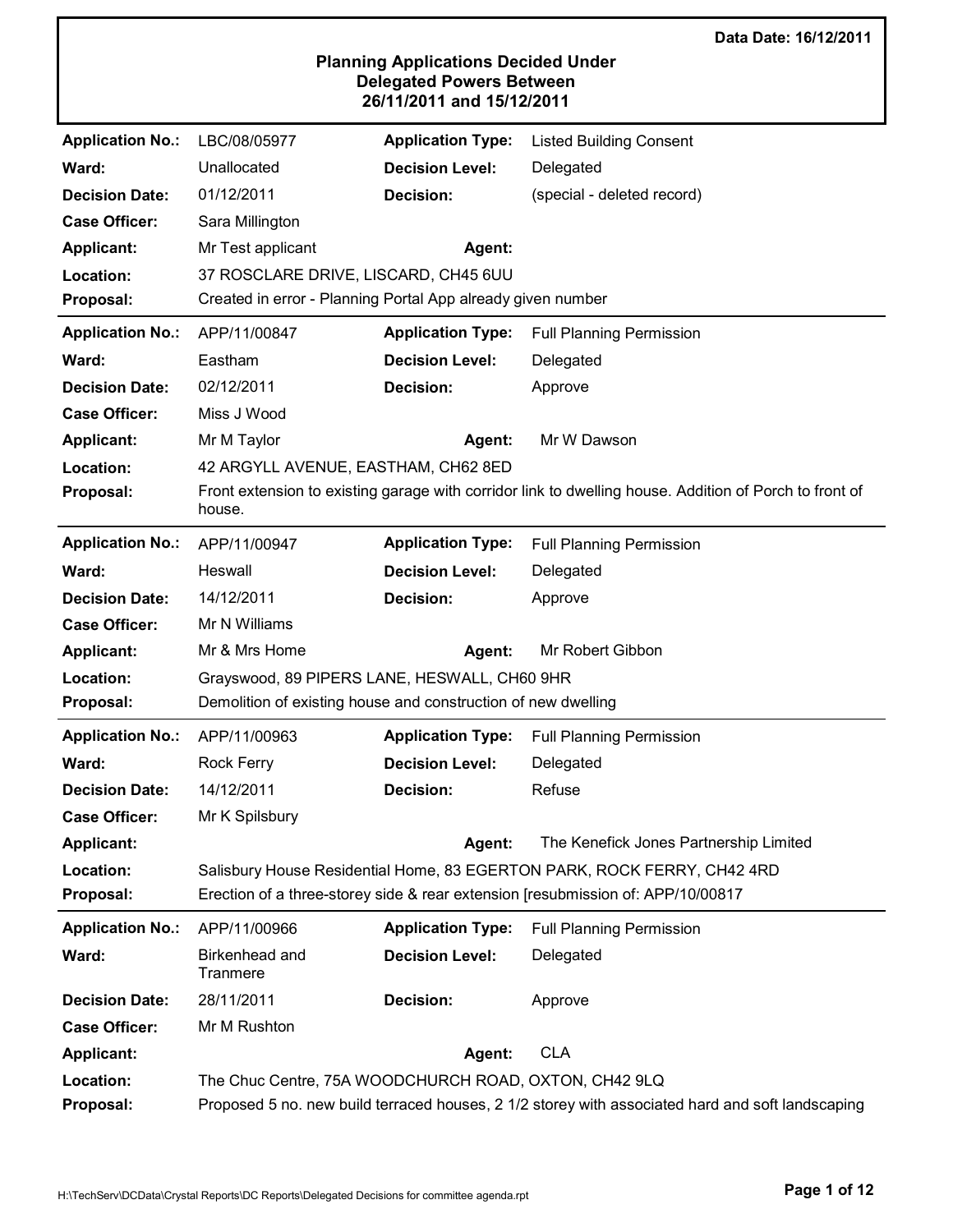| <b>Application No.:</b> | APP/11/01037                                                       | <b>Application Type:</b> | <b>Full Planning Permission</b>                                                                  |
|-------------------------|--------------------------------------------------------------------|--------------------------|--------------------------------------------------------------------------------------------------|
| Ward:                   | Bromborough                                                        | <b>Decision Level:</b>   | Delegated                                                                                        |
| <b>Decision Date:</b>   | 06/12/2011                                                         | <b>Decision:</b>         | Approve                                                                                          |
| <b>Case Officer:</b>    | Mr K Spilsbury                                                     |                          |                                                                                                  |
| <b>Applicant:</b>       |                                                                    | Agent:                   |                                                                                                  |
| Location:               |                                                                    |                          | WIRRAL LEISURE LAND, WELTON ROAD, BROMBOROUGH, CH62 3PN                                          |
| Proposal:               | extension of an existing building.                                 |                          | Reconfiguration of an existing area of car park to create a new vehicular entrance following the |
| <b>Application No.:</b> | LDP/11/01042                                                       | <b>Application Type:</b> |                                                                                                  |
| Ward:                   | Clatterbridge                                                      | <b>Decision Level:</b>   | Delegated                                                                                        |
| <b>Decision Date:</b>   | 01/12/2011                                                         | <b>Decision:</b>         | Lawful Use                                                                                       |
| <b>Case Officer:</b>    | Miss A McDougall                                                   |                          |                                                                                                  |
| <b>Applicant:</b>       | Mr & Mrs Price                                                     | Agent:                   | MC Architecture + Design                                                                         |
| Location:               | 19 CUNNINGHAM DRIVE, BROMBOROUGH, CH63 0JU                         |                          |                                                                                                  |
| Proposal:               |                                                                    |                          | Conversion of garage into habitable room with alterations to existing car port.                  |
| <b>Application No.:</b> | APP/11/01113                                                       | <b>Application Type:</b> | <b>Full Planning Permission</b>                                                                  |
| Ward:                   | Upton                                                              | <b>Decision Level:</b>   | Delegated                                                                                        |
| <b>Decision Date:</b>   | 06/12/2011                                                         | Decision:                | Approve                                                                                          |
| <b>Case Officer:</b>    | Mrs S Lacey                                                        |                          |                                                                                                  |
| <b>Applicant:</b>       |                                                                    | Agent:                   |                                                                                                  |
| Location:               | Brackendale, NEW HEY ROAD, WOODCHURCH                              |                          |                                                                                                  |
| Proposal:               | Erection of a radio antenna                                        |                          |                                                                                                  |
| <b>Application No.:</b> | APP/11/01115                                                       | <b>Application Type:</b> | <b>Full Planning Permission</b>                                                                  |
| Ward:                   | Oxton                                                              | <b>Decision Level:</b>   | Delegated                                                                                        |
| <b>Decision Date:</b>   | 06/12/2011                                                         | Decision:                | Approve                                                                                          |
| <b>Case Officer:</b>    | Miss S McIlroy                                                     |                          |                                                                                                  |
| <b>Applicant:</b>       | Mr J Gallagher                                                     | Agent:                   | <b>Forge Property Consultants Ltd</b>                                                            |
| Location:               | 7A CEARNS ROAD, OXTON, CH43 1XF                                    |                          |                                                                                                  |
| Proposal:               | Installation of fourteen solar panels on existing flat roof        |                          |                                                                                                  |
| <b>Application No.:</b> | ADV/11/01119                                                       | <b>Application Type:</b> | <b>Advertisement Consent</b>                                                                     |
| Ward:                   | Birkenhead and<br>Tranmere                                         | <b>Decision Level:</b>   | Delegated                                                                                        |
| <b>Decision Date:</b>   | 28/11/2011                                                         | Decision:                | Approve                                                                                          |
| <b>Case Officer:</b>    | Mr K Spilsbury                                                     |                          |                                                                                                  |
| <b>Applicant:</b>       |                                                                    | Agent:                   | Craig and Green Architects                                                                       |
| Location:               |                                                                    |                          | Unit 1, The Europa Centre, EUROPA SQUARE, BIRKENHEAD, CH41 4PF                                   |
| Proposal:               | Erection of 9 illuminated and non-illuminated advertisement signs. |                          |                                                                                                  |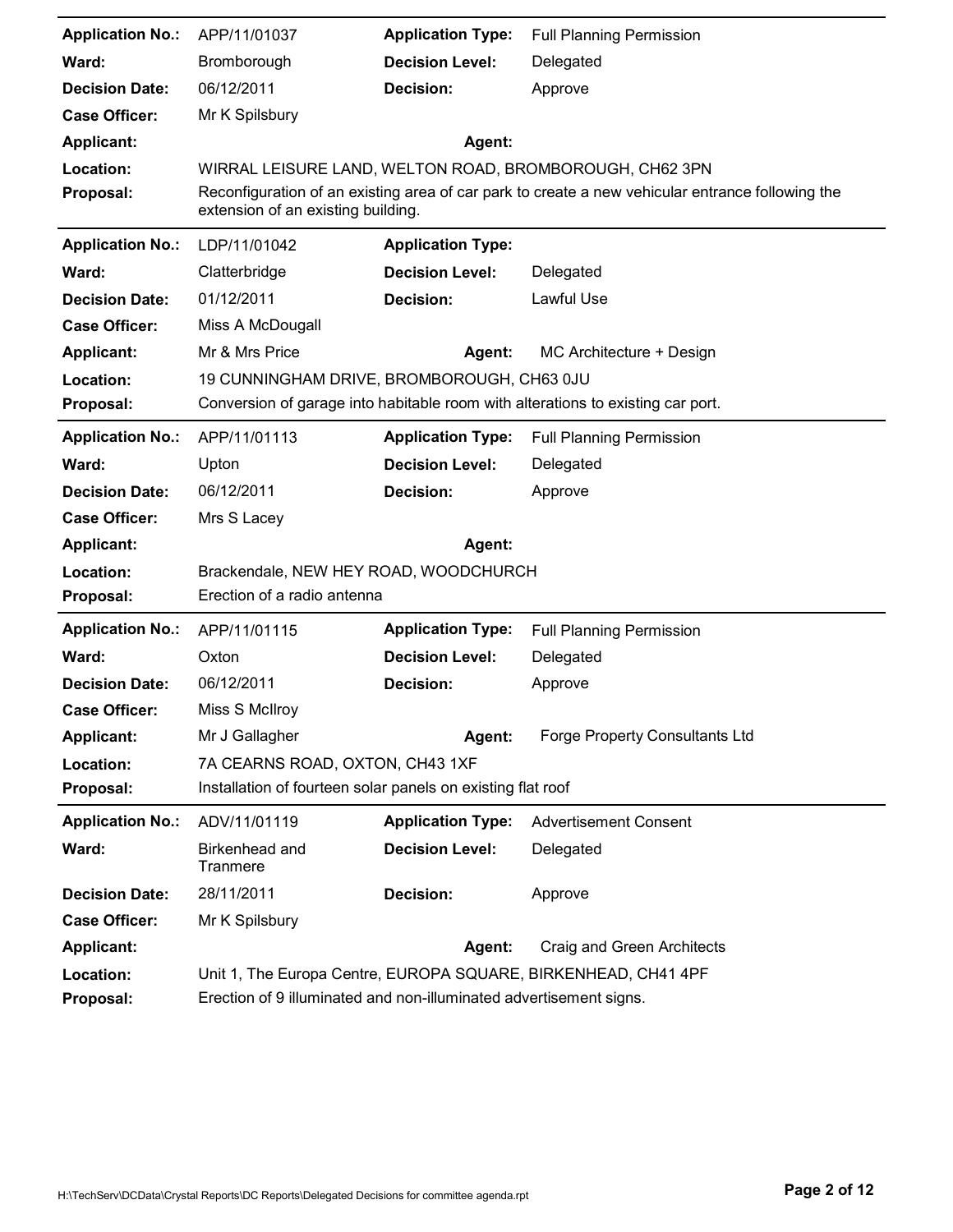| <b>Application No.:</b> | APP/11/01120                                                                | <b>Application Type:</b> | <b>Full Planning Permission</b>                                                                     |
|-------------------------|-----------------------------------------------------------------------------|--------------------------|-----------------------------------------------------------------------------------------------------|
| Ward:                   | Claughton                                                                   | <b>Decision Level:</b>   | Delegated                                                                                           |
| <b>Decision Date:</b>   | 28/11/2011                                                                  | Decision:                | Approve                                                                                             |
| <b>Case Officer:</b>    | Miss K Elliot                                                               |                          |                                                                                                     |
| <b>Applicant:</b>       | Mr & Mrs Davin                                                              | Agent:                   |                                                                                                     |
| Location:               | 381 UPTON ROAD, BIDSTON, CH43 9SE                                           |                          |                                                                                                     |
| Proposal:               | Erection of a two storey side/rear extension                                |                          |                                                                                                     |
| <b>Application No.:</b> | APP/11/01125                                                                | <b>Application Type:</b> | <b>Full Planning Permission</b>                                                                     |
| Ward:                   | New Brighton                                                                | <b>Decision Level:</b>   | Delegated                                                                                           |
| <b>Decision Date:</b>   | 06/12/2011                                                                  | Decision:                | Approve                                                                                             |
| <b>Case Officer:</b>    | Mrs S Lacey                                                                 |                          |                                                                                                     |
| <b>Applicant:</b>       |                                                                             | <b>Agent:</b>            | <b>Building Consents Ltd</b>                                                                        |
| Location:               | 53-57 MOUNT PLEASANT ROAD, NEW BRIGHTON, CH45 5EN.                          |                          |                                                                                                     |
| Proposal:               | Conversion of existing offices and flat into three separate dwelling units. |                          |                                                                                                     |
| <b>Application No.:</b> | ADV/11/01139                                                                | <b>Application Type:</b> | <b>Advertisement Consent</b>                                                                        |
| Ward:                   | Seacombe                                                                    | <b>Decision Level:</b>   | Delegated                                                                                           |
| <b>Decision Date:</b>   | 09/12/2011                                                                  | <b>Decision:</b>         | Approve                                                                                             |
| <b>Case Officer:</b>    | Miss S McIlroy                                                              |                          |                                                                                                     |
| <b>Applicant:</b>       |                                                                             | Agent:                   | <b>Butterfield Signs Limited</b>                                                                    |
| Location:               | 18 CHURCH ROAD, SEACOMBE, CH44 6JF                                          |                          |                                                                                                     |
| Proposal:               | Installation of Morrisons external signage                                  |                          |                                                                                                     |
| <b>Application No.:</b> | APP/11/01143                                                                | <b>Application Type:</b> | <b>Full Planning Permission</b>                                                                     |
| Ward:                   | Pensby and Thingwall                                                        | <b>Decision Level:</b>   | Delegated                                                                                           |
| <b>Decision Date:</b>   | 02/12/2011                                                                  | <b>Decision:</b>         | Refuse                                                                                              |
| <b>Case Officer:</b>    | Mr K Spilsbury                                                              |                          |                                                                                                     |
| <b>Applicant:</b>       | Mr Burke                                                                    | Agent:                   | <b>Bryson McHugh Architects</b>                                                                     |
| Location:               | 509 PENSBY ROAD, THINGWALL, CH61 7UQ                                        |                          |                                                                                                     |
| Proposal:               | Proposed Detached Single Storey Office (B1) Development                     |                          |                                                                                                     |
| <b>Application No.:</b> | APP/11/01144                                                                | <b>Application Type:</b> | <b>Full Planning Permission</b>                                                                     |
| Ward:                   | Liscard                                                                     | <b>Decision Level:</b>   | Delegated                                                                                           |
| <b>Decision Date:</b>   | 02/12/2011                                                                  | <b>Decision:</b>         | Approve                                                                                             |
| <b>Case Officer:</b>    | Mrs S Lacey                                                                 |                          |                                                                                                     |
| <b>Applicant:</b>       |                                                                             | Agent:                   | <b>GL Hearn</b>                                                                                     |
| Location:               |                                                                             |                          | Mayalls Decorators Merchants, 111 KING STREET, EGREMONT, CH44 0BZ                                   |
| Proposal:               | service yard and plant within a service yard at the rear                    |                          | External alterations to existing building including relocated entrances and installation of canopy, |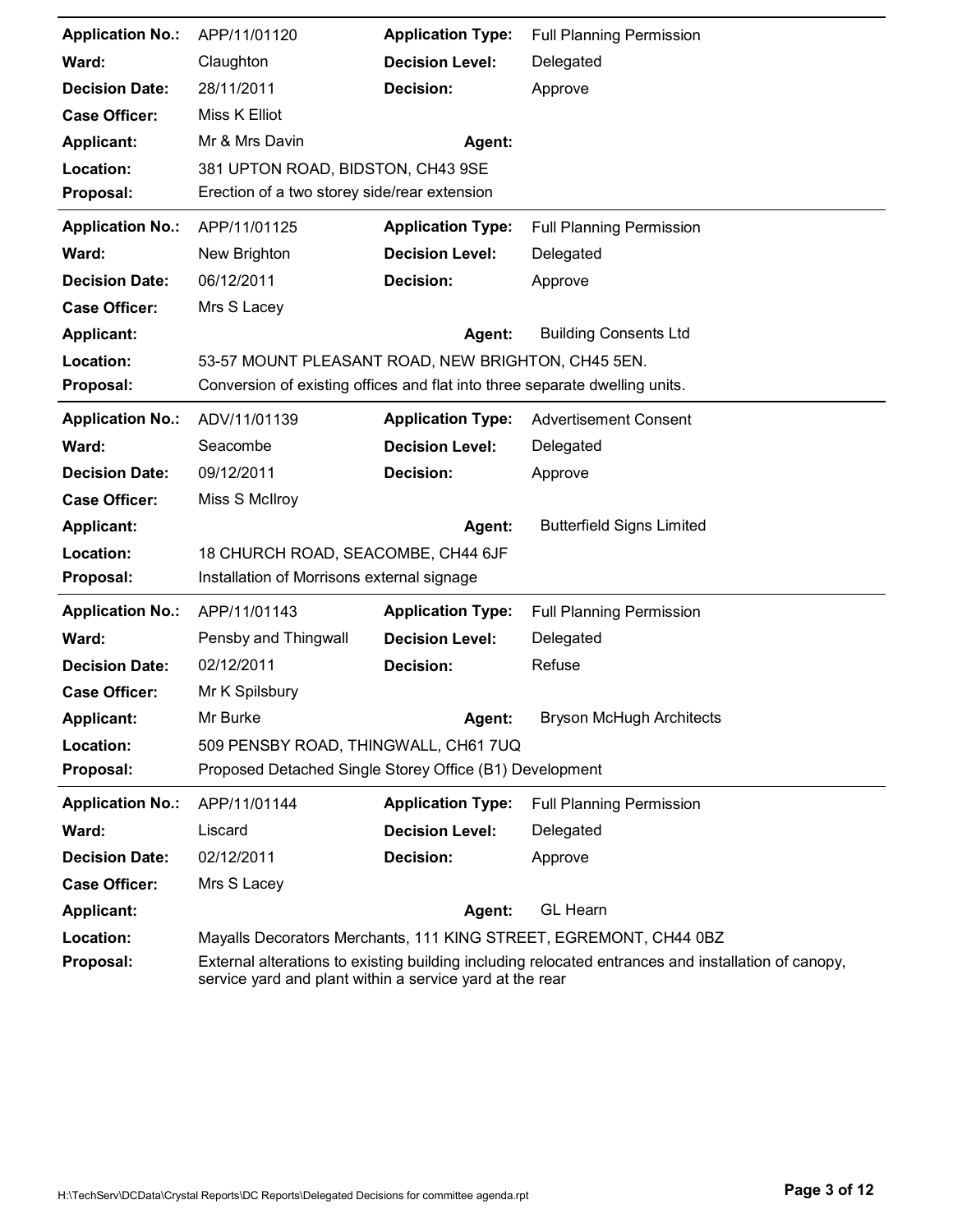| <b>Application No.:</b> | APP/11/01149                                                 | <b>Application Type:</b> | <b>Full Planning Permission</b>                                                                         |
|-------------------------|--------------------------------------------------------------|--------------------------|---------------------------------------------------------------------------------------------------------|
| Ward:                   | Bebington                                                    | <b>Decision Level:</b>   | Delegated                                                                                               |
| <b>Decision Date:</b>   | 28/11/2011                                                   | <b>Decision:</b>         | Approve                                                                                                 |
| <b>Case Officer:</b>    | Mrs J McMahon                                                |                          |                                                                                                         |
| <b>Applicant:</b>       | Mr Jack                                                      | Agent:                   | oloughlin architects Itd                                                                                |
| Location:               | 55 TOWNFIELD LANE, HIGHER BEBINGTON, CH63 7NL                |                          |                                                                                                         |
| Proposal:               | space. New opening at ground floor level to rear garden.     |                          | Single storey extension to the rear of existing building creating a more generous kitchen and living    |
| <b>Application No.:</b> | APP/11/01151                                                 | <b>Application Type:</b> | <b>Full Planning Permission</b>                                                                         |
| Ward:                   | <b>Bidston and St James</b>                                  | <b>Decision Level:</b>   | Delegated                                                                                               |
| <b>Decision Date:</b>   | 28/11/2011                                                   | <b>Decision:</b>         | Approve                                                                                                 |
| <b>Case Officer:</b>    | Miss S McIlroy                                               |                          |                                                                                                         |
| <b>Applicant:</b>       | Mr MA Khan-cheema                                            | Agent:                   | Mr T Khan                                                                                               |
| Location:               | 7 BOWGREEN CLOSE, BIDSTON, CH43 7NW                          |                          |                                                                                                         |
| Proposal:               | Extension to existing garage and formation of a new driveway |                          |                                                                                                         |
| <b>Application No.:</b> | APP/11/01157                                                 | <b>Application Type:</b> | <b>Full Planning Permission</b>                                                                         |
| Ward:                   | Heswall                                                      | <b>Decision Level:</b>   | Delegated                                                                                               |
| <b>Decision Date:</b>   | 02/12/2011                                                   | Decision:                | Approve                                                                                                 |
| <b>Case Officer:</b>    | Mrs J McMahon                                                |                          |                                                                                                         |
| <b>Applicant:</b>       | Ms Sally Hislop                                              | Agent:                   | Mr Pete Barker                                                                                          |
| Location:               | 5 NIGEL ROAD, BARNSTON, CH60 1XU                             |                          |                                                                                                         |
| Proposal:               | Part Single part two storey rear domestic extension          |                          |                                                                                                         |
| <b>Application No.:</b> | APP/11/01164                                                 | <b>Application Type:</b> | <b>Full Planning Permission</b>                                                                         |
| Ward:                   | West Kirby and<br>Thurstaston                                | <b>Decision Level:</b>   | Delegated                                                                                               |
| <b>Decision Date:</b>   | 14/12/2011                                                   | Decision:                | Approve                                                                                                 |
| <b>Case Officer:</b>    | Mrs S Lacey                                                  |                          |                                                                                                         |
| <b>Applicant:</b>       | Mr Griffiths                                                 | Agent:                   | <b>CS Planning Enforcement Solutions</b>                                                                |
| Location:               | Newton Hall Farm, SAUGHALL MASSIE ROAD, NEWTON, CH48 1PQ     |                          |                                                                                                         |
| Proposal:               | Proposed replacement dwelling                                |                          |                                                                                                         |
| <b>Application No.:</b> | APP/11/01167                                                 | <b>Application Type:</b> | <b>Full Planning Permission</b>                                                                         |
| Ward:                   | Clatterbridge                                                | <b>Decision Level:</b>   | Delegated                                                                                               |
| <b>Decision Date:</b>   | 05/12/2011                                                   | Decision:                | Approve                                                                                                 |
| <b>Case Officer:</b>    | Miss A McDougall                                             |                          |                                                                                                         |
| <b>Applicant:</b>       |                                                              | <b>Agent:</b>            | <b>Nightingale Associates</b>                                                                           |
| Location:               | Clatterbridge Hospital, MOUNT ROAD, CLATTERBRIDGE            |                          |                                                                                                         |
| Proposal:               | extension)                                                   |                          | Extension of exisitng hospital to provide new ward facility of neurology rehabilitation. (single storey |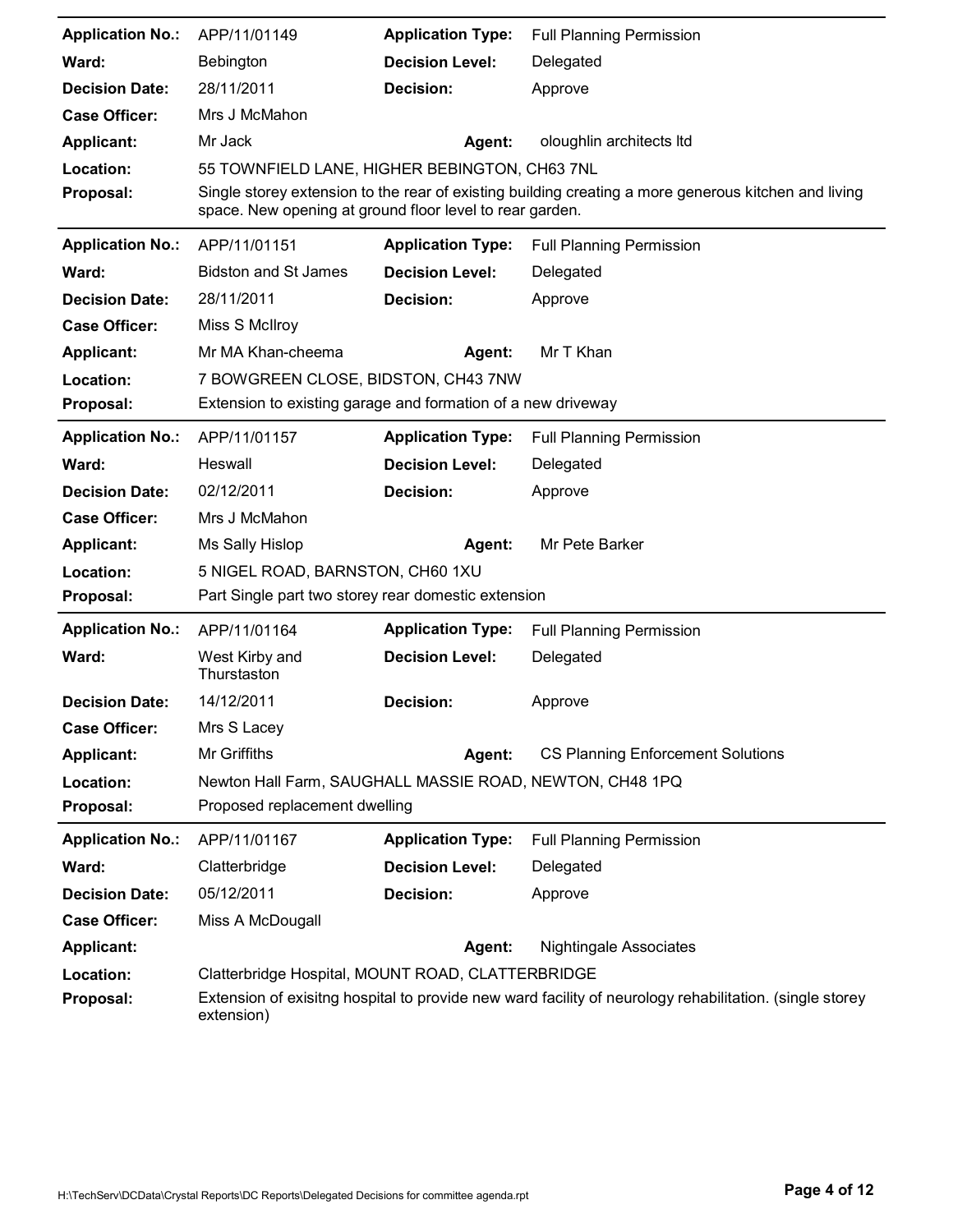| <b>Application No.:</b> | APP/11/01170                                                     | <b>Application Type:</b> | <b>Full Planning Permission</b>                                                                            |
|-------------------------|------------------------------------------------------------------|--------------------------|------------------------------------------------------------------------------------------------------------|
| Ward:                   | Heswall                                                          | <b>Decision Level:</b>   | Delegated                                                                                                  |
| <b>Decision Date:</b>   | 07/12/2011                                                       | Decision:                | Approve                                                                                                    |
| <b>Case Officer:</b>    | Mrs J McMahon                                                    |                          |                                                                                                            |
| <b>Applicant:</b>       |                                                                  | Agent:                   | mda projects                                                                                               |
| Location:               |                                                                  |                          | The Penthouse, Heswall Point, 1 ROCKY LANE SOUTH, HESWALL, CH60 ODE                                        |
| Proposal:               | Erection of new conservatory to the Penthouse Flat Heswall Point |                          |                                                                                                            |
| <b>Application No.:</b> | APP/11/01177                                                     | <b>Application Type:</b> | Full Planning Permission                                                                                   |
| Ward:                   | Hoylake and Meols                                                | <b>Decision Level:</b>   | Delegated                                                                                                  |
| <b>Decision Date:</b>   | 14/12/2011                                                       | <b>Decision:</b>         | Withdrawn                                                                                                  |
| <b>Case Officer:</b>    | Miss K Elliot                                                    |                          |                                                                                                            |
| <b>Applicant:</b>       | Mr Robert Clothier                                               | Agent:                   | Mrs Mandy Biagetti                                                                                         |
| Location:               | Horse Channel View, Park Lane, Meols, CH47 8XX                   |                          |                                                                                                            |
| Proposal:               | building to childrens party stable.                              |                          | Erection of single storey building adjacent to exisiting stables and a change of use from ancillary stable |
| <b>Application No.:</b> | APP/11/01179                                                     | <b>Application Type:</b> | <b>Full Planning Permission</b>                                                                            |
| Ward:                   | Bebington                                                        | <b>Decision Level:</b>   | Delegated                                                                                                  |
| <b>Decision Date:</b>   | 07/12/2011                                                       | Decision:                | Approve                                                                                                    |
| <b>Case Officer:</b>    | Mrs J McMahon                                                    |                          |                                                                                                            |
| <b>Applicant:</b>       | Mr John McMillan                                                 | Agent:                   | Mr Nigel Williams                                                                                          |
| Location:               | 92 HEATH ROAD, BEBINGTON, CH63 2HE                               |                          |                                                                                                            |
| Proposal:               | Single storey kitchen extension                                  |                          |                                                                                                            |
| <b>Application No.:</b> | APP/11/01181                                                     | <b>Application Type:</b> | <b>Full Planning Permission</b>                                                                            |
| Ward:                   | Heswall                                                          | <b>Decision Level:</b>   | Delegated                                                                                                  |
| <b>Decision Date:</b>   | 28/11/2011                                                       | <b>Decision:</b>         | Approve                                                                                                    |
| <b>Case Officer:</b>    | Mrs J McMahon                                                    |                          |                                                                                                            |
| <b>Applicant:</b>       | Mr Hulme                                                         | Agent:                   | The Kenefick Jones Partnership Ltd                                                                         |
| Location:               | 22 BEACON LANE, HESWALL, CH60 0DD                                |                          |                                                                                                            |
| Proposal:               | Two Storey Side & Single Storey Rear Extension                   |                          |                                                                                                            |
| <b>Application No.:</b> | ADV/11/01188                                                     | <b>Application Type:</b> | <b>Advertisement Consent</b>                                                                               |
| Ward:                   | West Kirby and<br>Thurstaston                                    | <b>Decision Level:</b>   | Delegated                                                                                                  |
| <b>Decision Date:</b>   | 13/12/2011                                                       | <b>Decision:</b>         | Approve                                                                                                    |
| <b>Case Officer:</b>    | Mrs S Day                                                        |                          |                                                                                                            |
| <b>Applicant:</b>       |                                                                  | Agent:                   | Rapleys LLP                                                                                                |
| Location:               | Road Range, COLUMN ROAD, WEST KIRBY, CH48 7EA                    |                          |                                                                                                            |
| Proposal:               | Erection of illuminated signage.                                 |                          |                                                                                                            |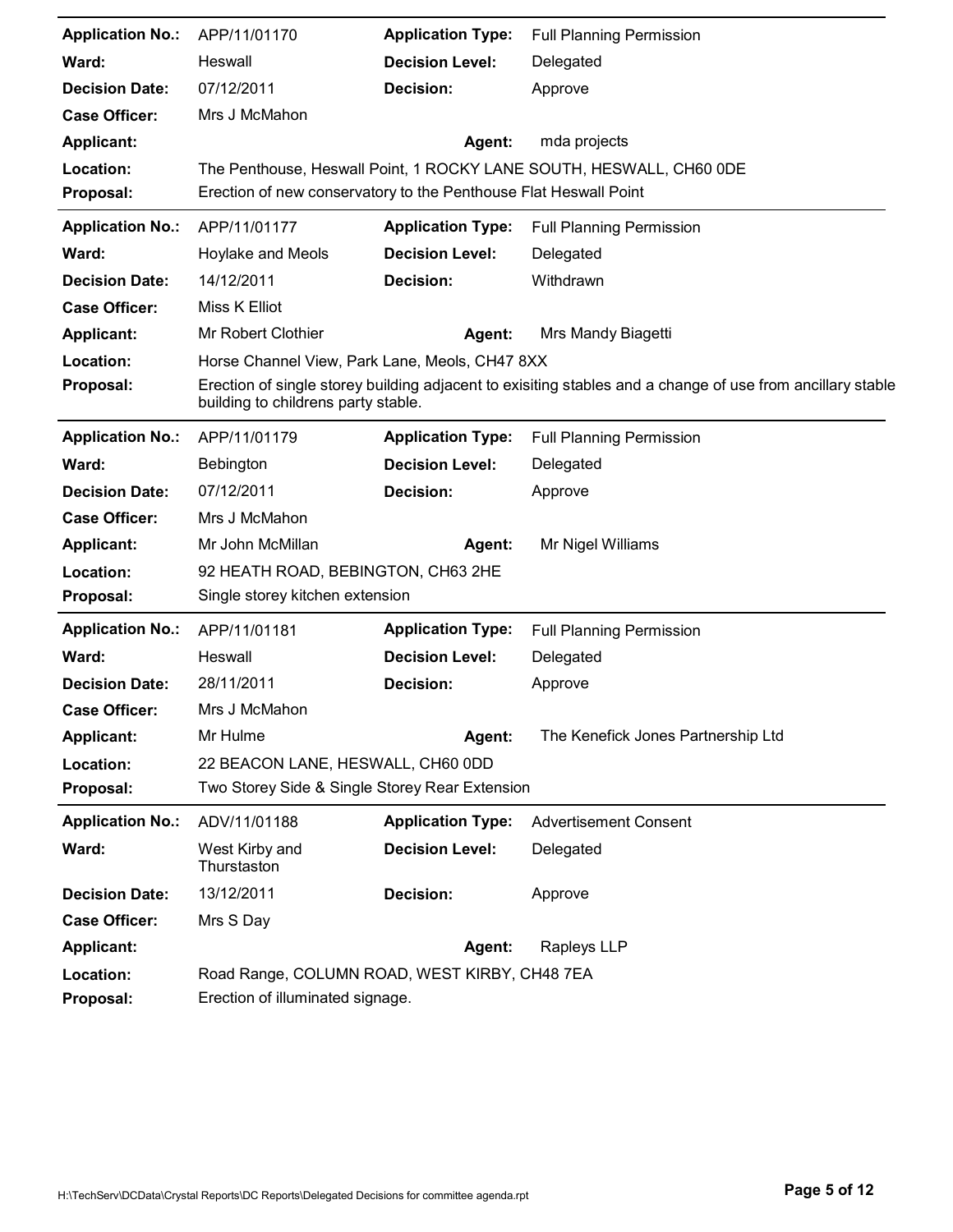| <b>Application No.:</b> | APP/11/01193                                                      | <b>Application Type:</b> | <b>Full Planning Permission</b> |
|-------------------------|-------------------------------------------------------------------|--------------------------|---------------------------------|
| Ward:                   | Greasby Frankby and<br><b>Irby</b>                                | <b>Decision Level:</b>   | Delegated                       |
| <b>Decision Date:</b>   | 13/12/2011                                                        | <b>Decision:</b>         | Approve                         |
| <b>Case Officer:</b>    | Mrs S Lacey                                                       |                          |                                 |
| <b>Applicant:</b>       | Mrs Carol Evans                                                   | Agent:                   |                                 |
| Location:               | 20 BROMSGROVE ROAD, GREASBY, CH49 2QN                             |                          |                                 |
| Proposal:               | Single storey rear and side extension                             |                          |                                 |
| <b>Application No.:</b> | APP/11/01195                                                      | <b>Application Type:</b> | <b>Full Planning Permission</b> |
| Ward:                   | Eastham                                                           | <b>Decision Level:</b>   | Delegated                       |
| <b>Decision Date:</b>   | 28/11/2011                                                        | <b>Decision:</b>         | Approve                         |
| <b>Case Officer:</b>    | Mrs J McMahon                                                     |                          |                                 |
| <b>Applicant:</b>       | Mr Alan Bradley                                                   | Agent:                   |                                 |
| Location:<br>Proposal:  | 20 ARGYLL AVENUE, EASTHAM, CH62 8ED<br>Two storey side extension. |                          |                                 |
| <b>Application No.:</b> | APP/11/01197                                                      | <b>Application Type:</b> | <b>Full Planning Permission</b> |
| Ward:                   | Bebington                                                         | <b>Decision Level:</b>   | Delegated                       |
| <b>Decision Date:</b>   | 02/12/2011                                                        | Decision:                | Approve                         |
| <b>Case Officer:</b>    | Mr K Spilsbury                                                    |                          |                                 |
| <b>Applicant:</b>       |                                                                   | Agent:                   | Paddock Johnson Partnership     |
|                         |                                                                   |                          |                                 |
| Location:               | Jireh Chapel, TEEHEY GARDENS, HIGHER BEBINGTON, CH63 2JH          |                          |                                 |
| Proposal:               | Proposed Alterations and Extensions to Jireh Church               |                          |                                 |
| <b>Application No.:</b> | APP/11/01200                                                      | <b>Application Type:</b> | <b>Full Planning Permission</b> |
| Ward:                   | Bromborough                                                       | <b>Decision Level:</b>   | Delegated                       |
| <b>Decision Date:</b>   | 02/12/2011                                                        | <b>Decision:</b>         | Approve                         |
| <b>Case Officer:</b>    | Ms C Berry                                                        |                          |                                 |
| <b>Applicant:</b>       | Mr Gerald McSorely                                                | Agent:                   | <b>ABC Solutions</b>            |
| Location:               | 64 THE RAKE, BROMBOROUGH, CH62 7AH                                |                          |                                 |
| Proposal:               | Two storey extension to side                                      |                          |                                 |
| <b>Application No.:</b> | APP/11/01201                                                      | <b>Application Type:</b> | <b>Full Planning Permission</b> |
| Ward:                   | Greasby Frankby and<br>Irby                                       | <b>Decision Level:</b>   | Delegated                       |
| <b>Decision Date:</b>   | 05/12/2011                                                        | <b>Decision:</b>         | Approve                         |
| <b>Case Officer:</b>    | Mrs S Lacey                                                       |                          |                                 |
| <b>Applicant:</b>       | Mr Paul Landrum                                                   | Agent:                   | <b>Andrew Smith Architects</b>  |
| Location:               | The Granary, Irby Farm, THINGWALL ROAD, IRBY, CH61 3UA            |                          |                                 |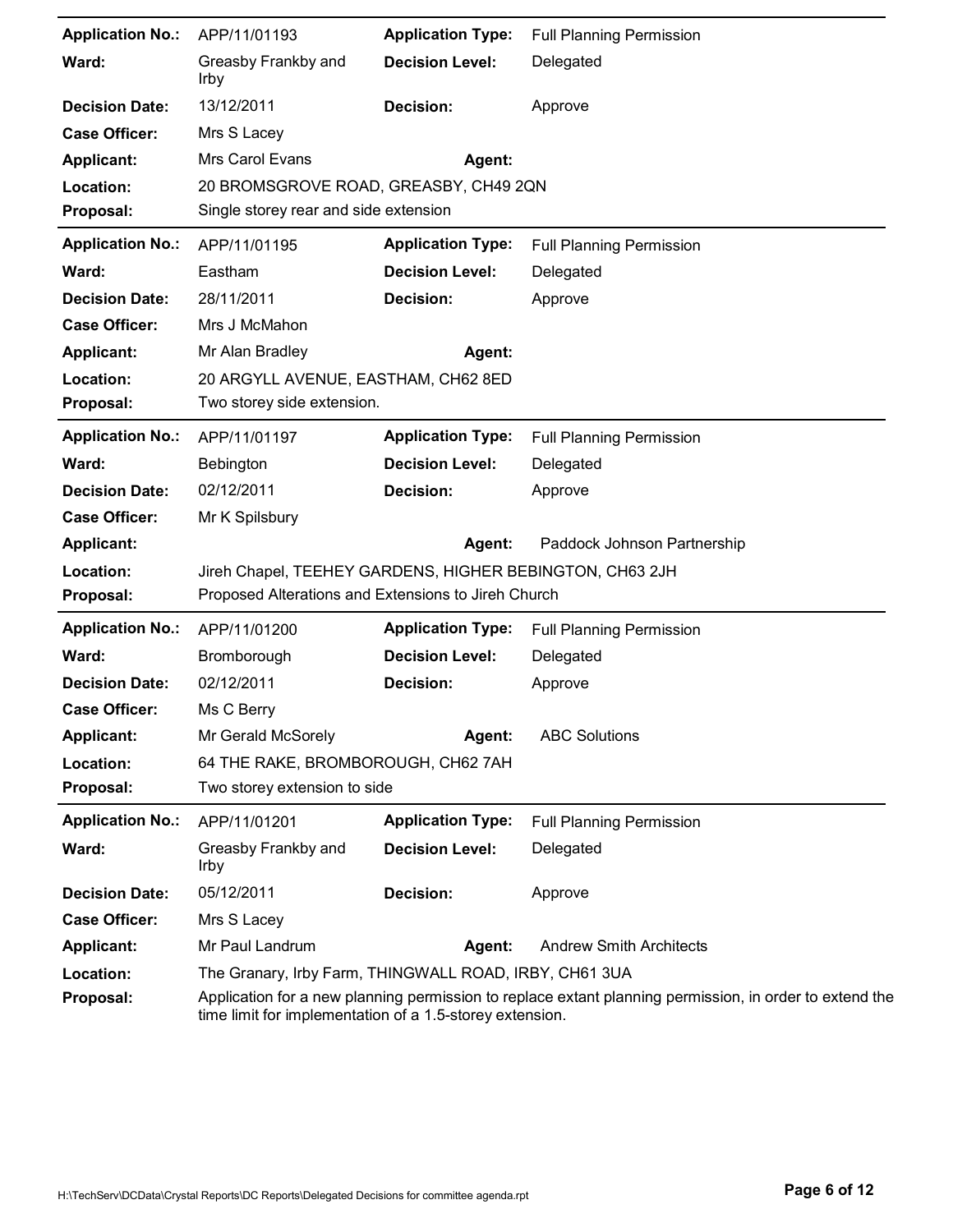| <b>Application No.:</b> | LBC/11/01202                                                                          | <b>Application Type:</b> | <b>Listed Building Consent</b>                                                                                                                                                                           |
|-------------------------|---------------------------------------------------------------------------------------|--------------------------|----------------------------------------------------------------------------------------------------------------------------------------------------------------------------------------------------------|
| Ward:                   | Greasby Frankby and<br><b>Irby</b>                                                    | <b>Decision Level:</b>   | Delegated                                                                                                                                                                                                |
| <b>Decision Date:</b>   | 05/12/2011                                                                            | Decision:                | Approve                                                                                                                                                                                                  |
| <b>Case Officer:</b>    | Mrs S Lacey                                                                           |                          |                                                                                                                                                                                                          |
| <b>Applicant:</b>       | Mr Paul Landrum                                                                       | Agent:                   | <b>Andrew Smith Architects</b>                                                                                                                                                                           |
| Location:               | The Granary, Irby Farm, THINGWALL ROAD, IRBY, CH61 3UA                                |                          |                                                                                                                                                                                                          |
| Proposal:               | half storey garden building                                                           |                          | Application for listed building consent in order to extend the time limit for implementation of a one and                                                                                                |
| <b>Application No.:</b> | APP/11/01211                                                                          | <b>Application Type:</b> | <b>Full Planning Permission</b>                                                                                                                                                                          |
| Ward:                   | Pensby and Thingwall                                                                  | <b>Decision Level:</b>   | Delegated                                                                                                                                                                                                |
| <b>Decision Date:</b>   | 05/12/2011                                                                            | Decision:                | Approve                                                                                                                                                                                                  |
| <b>Case Officer:</b>    | Miss A McDougall                                                                      |                          |                                                                                                                                                                                                          |
| <b>Applicant:</b>       |                                                                                       | Agent:                   | Hunter patel creative group                                                                                                                                                                              |
| Location:               |                                                                                       |                          | Managers Flat, The Basset Hound, BARNSTON ROAD, THINGWALL, CH61 1AS                                                                                                                                      |
| Proposal:               |                                                                                       |                          | External proposals include new extension for use in relation to the public house. The removal of two<br>external trees and surface levelling around the proposed development with timber picket fencing. |
| <b>Application No.:</b> | APP/11/01213                                                                          | <b>Application Type:</b> | <b>Full Planning Permission</b>                                                                                                                                                                          |
| Ward:                   | Upton                                                                                 | <b>Decision Level:</b>   | Delegated                                                                                                                                                                                                |
| <b>Decision Date:</b>   | 02/12/2011                                                                            | Decision:                | Approve                                                                                                                                                                                                  |
| <b>Case Officer:</b>    | Miss K Elliot                                                                         |                          |                                                                                                                                                                                                          |
| <b>Applicant:</b>       |                                                                                       | Agent:                   | Aedas Building Consultancy Ltd                                                                                                                                                                           |
| Location:               |                                                                                       |                          | St Michaels and All Angels RC Aided Primary School, NEW HEY ROAD, WOODCHURCH, CH49 5LE                                                                                                                   |
| Proposal:               |                                                                                       |                          | Replacement of existing timber windows with new aluminium powder coated windows.                                                                                                                         |
| <b>Application No.:</b> | APP/11/01214                                                                          | <b>Application Type:</b> | <b>Full Planning Permission</b>                                                                                                                                                                          |
| Ward:                   | Clatterbridge                                                                         | <b>Decision Level:</b>   | Delegated                                                                                                                                                                                                |
| <b>Decision Date:</b>   | 02/12/2011                                                                            | Decision:                | Approve                                                                                                                                                                                                  |
| <b>Case Officer:</b>    | Mrs J McMahon                                                                         |                          |                                                                                                                                                                                                          |
| <b>Applicant:</b>       | Mr Andrew Mason                                                                       | Agent:                   | Mr John Andrews                                                                                                                                                                                          |
| Location:               | 95 BROOKHURST AVENUE, BROMBOROUGH, CH63 OLA                                           |                          |                                                                                                                                                                                                          |
| Proposal:               | to provide garage with further accommodation above                                    |                          | Construct storey (single) to rear/side to provide accommodation. Construct storey (double) to front/side                                                                                                 |
| <b>Application No.:</b> | APP/11/01216                                                                          | <b>Application Type:</b> | <b>Full Planning Permission</b>                                                                                                                                                                          |
| Ward:                   | Oxton                                                                                 | <b>Decision Level:</b>   | Delegated                                                                                                                                                                                                |
| <b>Decision Date:</b>   | 02/12/2011                                                                            | Decision:                | Approve                                                                                                                                                                                                  |
| <b>Case Officer:</b>    | Miss S McIlroy                                                                        |                          |                                                                                                                                                                                                          |
| <b>Applicant:</b>       | Mr Matt Heath                                                                         | Agent:                   |                                                                                                                                                                                                          |
| Location:<br>Proposal:  | Crabwall, TALBOT ROAD, OXTON, CH43 2HJ<br>Erection of a conservatory to side of house |                          |                                                                                                                                                                                                          |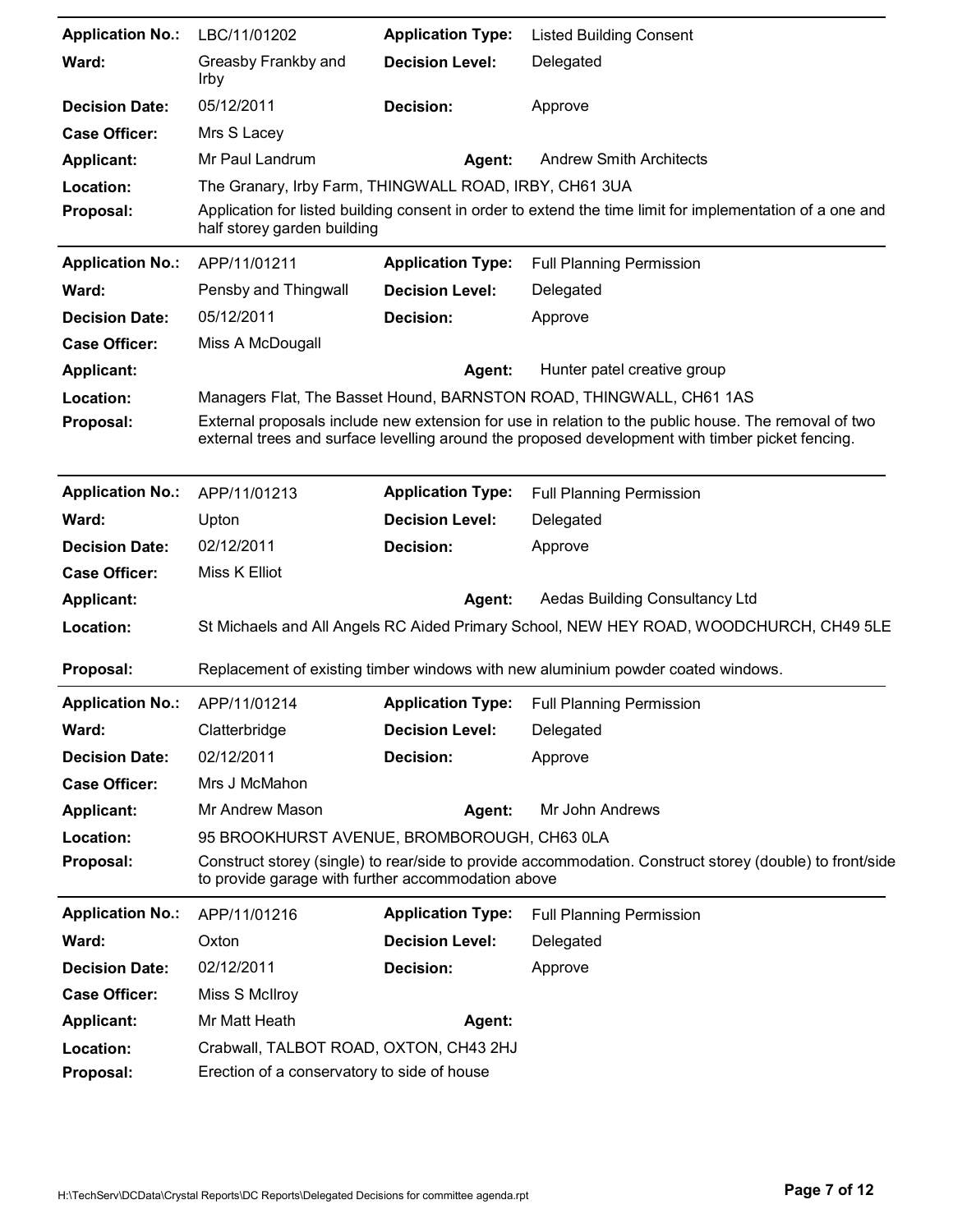| <b>Application No.:</b> | ADV/11/01217                                                              | <b>Application Type:</b> | <b>Advertisement Consent</b>                                                                                                                                                                              |
|-------------------------|---------------------------------------------------------------------------|--------------------------|-----------------------------------------------------------------------------------------------------------------------------------------------------------------------------------------------------------|
| Ward:                   | Bromborough                                                               | <b>Decision Level:</b>   | Delegated                                                                                                                                                                                                 |
| <b>Decision Date:</b>   | 06/12/2011                                                                | <b>Decision:</b>         | Approve                                                                                                                                                                                                   |
| <b>Case Officer:</b>    | Mr K Spilsbury                                                            |                          |                                                                                                                                                                                                           |
| <b>Applicant:</b>       |                                                                           | Agent:                   | Deloitte LLP (Trading as Drivers Jonas<br>Deloitte)                                                                                                                                                       |
| Location:               | Bromborough, Wirral                                                       |                          | Land adjacent to Stadium Road and to the North of The Croft Retail and Leisure Park Link Road,                                                                                                            |
| Proposal:               | illuminated totem sign to be displayed within the retail and leisure park |                          |                                                                                                                                                                                                           |
| <b>Application No.:</b> | APP/11/01218                                                              | <b>Application Type:</b> | <b>Full Planning Permission</b>                                                                                                                                                                           |
| Ward:                   | Liscard                                                                   | <b>Decision Level:</b>   | Delegated                                                                                                                                                                                                 |
| <b>Decision Date:</b>   | 07/12/2011                                                                | <b>Decision:</b>         | Approve                                                                                                                                                                                                   |
| <b>Case Officer:</b>    | Miss S McIlroy                                                            |                          |                                                                                                                                                                                                           |
| <b>Applicant:</b>       |                                                                           | Agent:                   | <b>Evolve Design Limited</b>                                                                                                                                                                              |
| Location:               | Co-operative, 30 TRAFALGAR ROAD, EGREMONT, CH44 0EB                       |                          |                                                                                                                                                                                                           |
| Proposal:               | operative food store.                                                     |                          | Installation of a new external ATM machine and removal of exisiting recessed doorway and shutter.<br>Erection of two new outdoor refrigeration plant units to be situated within the rear yard of the co- |
| <b>Application No.:</b> | APP/11/01219                                                              | <b>Application Type:</b> | <b>Full Planning Permission</b>                                                                                                                                                                           |
| Ward:                   | Leasowe and Moreton<br>East                                               | <b>Decision Level:</b>   | Delegated                                                                                                                                                                                                 |
| <b>Decision Date:</b>   | 08/12/2011                                                                | Decision:                | Approve                                                                                                                                                                                                   |
| <b>Case Officer:</b>    | Mrs S Lacey                                                               |                          |                                                                                                                                                                                                           |
| <b>Applicant:</b>       | Mrs Carol Edwards                                                         | Agent:                   |                                                                                                                                                                                                           |
| Location:               | 15 REEDVILLE GROVE, LEASOWE, CH46 1QX                                     |                          |                                                                                                                                                                                                           |
| Proposal:               | Retrospective rear extension                                              |                          |                                                                                                                                                                                                           |
| <b>Application No.:</b> | APP/11/01221                                                              | <b>Application Type:</b> | Full Planning Permission                                                                                                                                                                                  |
| Ward:                   | Heswall                                                                   | <b>Decision Level:</b>   | Delegated                                                                                                                                                                                                 |
| <b>Decision Date:</b>   | 06/12/2011                                                                | Decision:                | Approve                                                                                                                                                                                                   |
| <b>Case Officer:</b>    | Mrs J McMahon                                                             |                          |                                                                                                                                                                                                           |
| <b>Applicant:</b>       | Mrs P Dove                                                                | Agent:                   | The Kenefick Jones Partnership Ltd                                                                                                                                                                        |
| Location:               | Birch Grove, 8 OLDFIELD CLOSE, HESWALL, CH60 6RL                          |                          |                                                                                                                                                                                                           |
| Proposal:               | First Foor Side & Single Storey Rear Extension                            |                          |                                                                                                                                                                                                           |
| <b>Application No.:</b> | APP/11/01226                                                              | <b>Application Type:</b> | <b>Full Planning Permission</b>                                                                                                                                                                           |
| Ward:                   | Oxton                                                                     | <b>Decision Level:</b>   | Delegated                                                                                                                                                                                                 |
| <b>Decision Date:</b>   | 02/12/2011                                                                | Decision:                | Approve                                                                                                                                                                                                   |
| <b>Case Officer:</b>    | Mr M Rushton                                                              |                          |                                                                                                                                                                                                           |
| <b>Applicant:</b>       |                                                                           | Agent:                   | McCormick Architecture Ltd                                                                                                                                                                                |
| Location:               | 7 WILLOW LEA, OXTON, CH43 2GQ                                             |                          |                                                                                                                                                                                                           |
| Proposal:               | creation of new utility room                                              |                          | Conversion of exisitng double garage into a habitable room (study) and internal alterations to include                                                                                                    |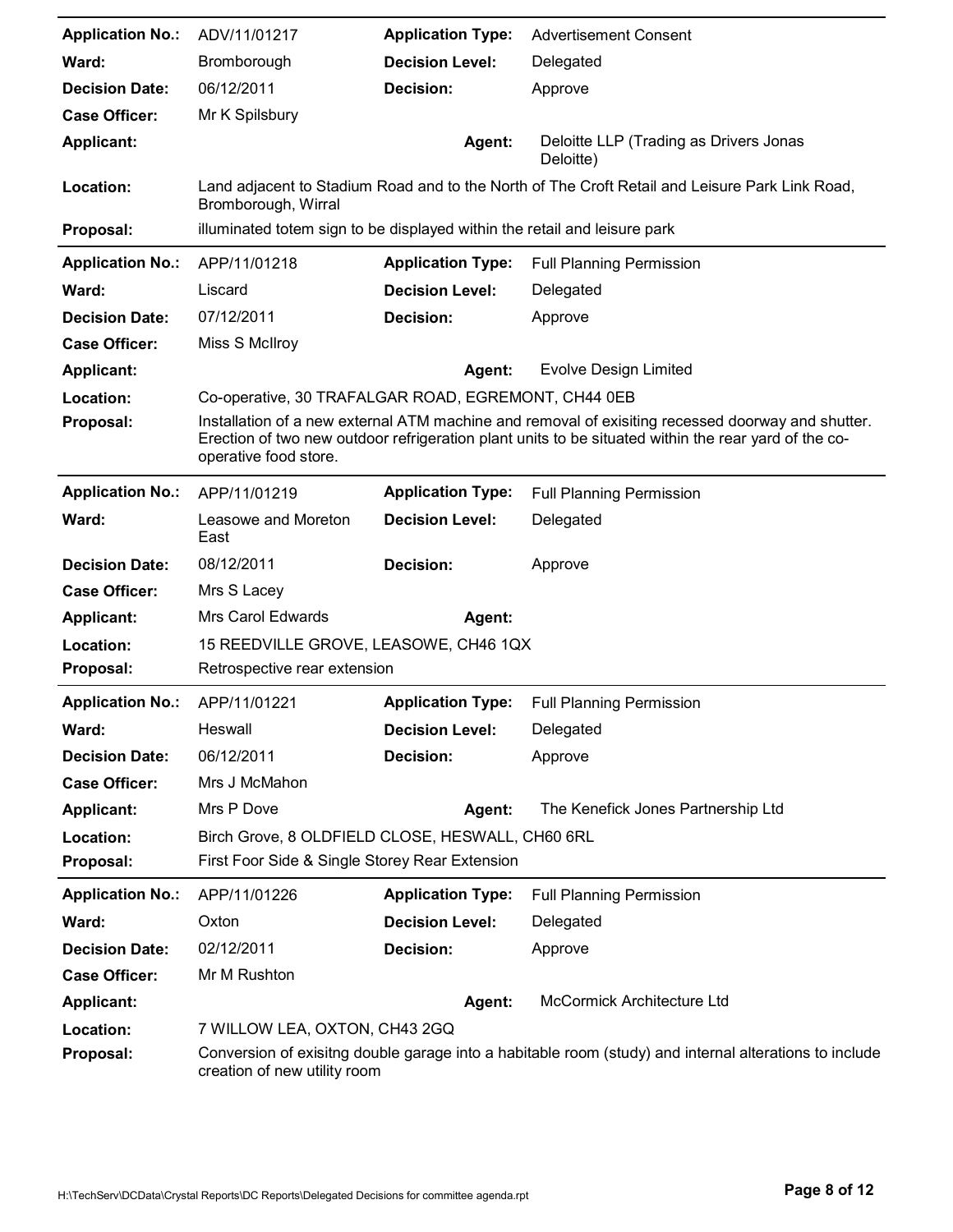| <b>Application No.:</b> | APP/11/01228                                                     | <b>Application Type:</b> | <b>Full Planning Permission</b>                                                                        |
|-------------------------|------------------------------------------------------------------|--------------------------|--------------------------------------------------------------------------------------------------------|
| Ward:                   | Heswall                                                          | <b>Decision Level:</b>   | Delegated                                                                                              |
| <b>Decision Date:</b>   | 07/12/2011                                                       | Decision:                | Approve                                                                                                |
| <b>Case Officer:</b>    | Mrs J McMahon                                                    |                          |                                                                                                        |
| <b>Applicant:</b>       | Mr C Evans                                                       | <b>Agent:</b>            | <b>Willacy Horsewood Architects</b>                                                                    |
| Location:               | 10 QUEENSWAY, GAYTON, CH60 3SL                                   |                          |                                                                                                        |
| Proposal:               | N.E and single storey side extension to SW elevation             |                          | Demolition of existing garage and lean- to plus conservatory. Erection of two storey side extension to |
| <b>Application No.:</b> | APP/11/01232                                                     | <b>Application Type:</b> | <b>Full Planning Permission</b>                                                                        |
| Ward:                   | Pensby and Thingwall                                             | <b>Decision Level:</b>   | Delegated                                                                                              |
| <b>Decision Date:</b>   | 07/12/2011                                                       | Decision:                | Approve                                                                                                |
| <b>Case Officer:</b>    | Mr N Williams                                                    |                          |                                                                                                        |
| <b>Applicant:</b>       | Mr Colin Atkinson                                                | Agent:                   |                                                                                                        |
| Location:               | 21 OVERDALE AVENUE, BARNSTON, CH61 1DB                           |                          |                                                                                                        |
| Proposal:               | Porch extension at side of dwelling house                        |                          |                                                                                                        |
| <b>Application No.:</b> | APP/11/01238                                                     | <b>Application Type:</b> | <b>Full Planning Permission</b>                                                                        |
| Ward:                   | Liscard                                                          | <b>Decision Level:</b>   | Delegated                                                                                              |
| <b>Decision Date:</b>   | 12/12/2011                                                       | Decision:                | Approve                                                                                                |
| <b>Case Officer:</b>    | Mrs S Lacey                                                      |                          |                                                                                                        |
| <b>Applicant:</b>       | Ms C Horton                                                      | Agent:                   | Mr M Horton                                                                                            |
| Location:               | The Mill, 125 WALLASEY ROAD, LISCARD, CH44 2AB                   |                          |                                                                                                        |
| Proposal:               | Change of use from a range of outbuildings to a single dwelling. |                          |                                                                                                        |
| <b>Application No.:</b> | APP/11/01239                                                     | <b>Application Type:</b> | <b>Full Planning Permission</b>                                                                        |
| Ward:                   | West Kirby and<br>Thurstaston                                    | <b>Decision Level:</b>   | Delegated                                                                                              |
| <b>Decision Date:</b>   | 05/12/2011                                                       | Decision:                | Approve                                                                                                |
| <b>Case Officer:</b>    | Miss K Elliot                                                    |                          |                                                                                                        |
| <b>Applicant:</b>       | Mr A Poyton                                                      | Agent:                   |                                                                                                        |
| Location:               | 4 THE KIRKLANDS, WEST KIRBY, CH48 7HW                            |                          |                                                                                                        |
| Proposal:               | Erection of a two storey rear extension.                         |                          |                                                                                                        |
| <b>Application No.:</b> | APP/11/01242                                                     | <b>Application Type:</b> | <b>Full Planning Permission</b>                                                                        |
| Ward:                   | Claughton                                                        | <b>Decision Level:</b>   | Delegated                                                                                              |
| <b>Decision Date:</b>   | 14/12/2011                                                       | <b>Decision:</b>         | Approve                                                                                                |
| <b>Case Officer:</b>    | Mrs S Day                                                        |                          |                                                                                                        |
| <b>Applicant:</b>       | Mr K Rhodes                                                      | Agent:                   |                                                                                                        |
| Location:               | 27 ULLSWATER AVENUE, NOCTORUM, CH43 9RD                          |                          |                                                                                                        |
| Proposal:               | Single storey rear extension.                                    |                          |                                                                                                        |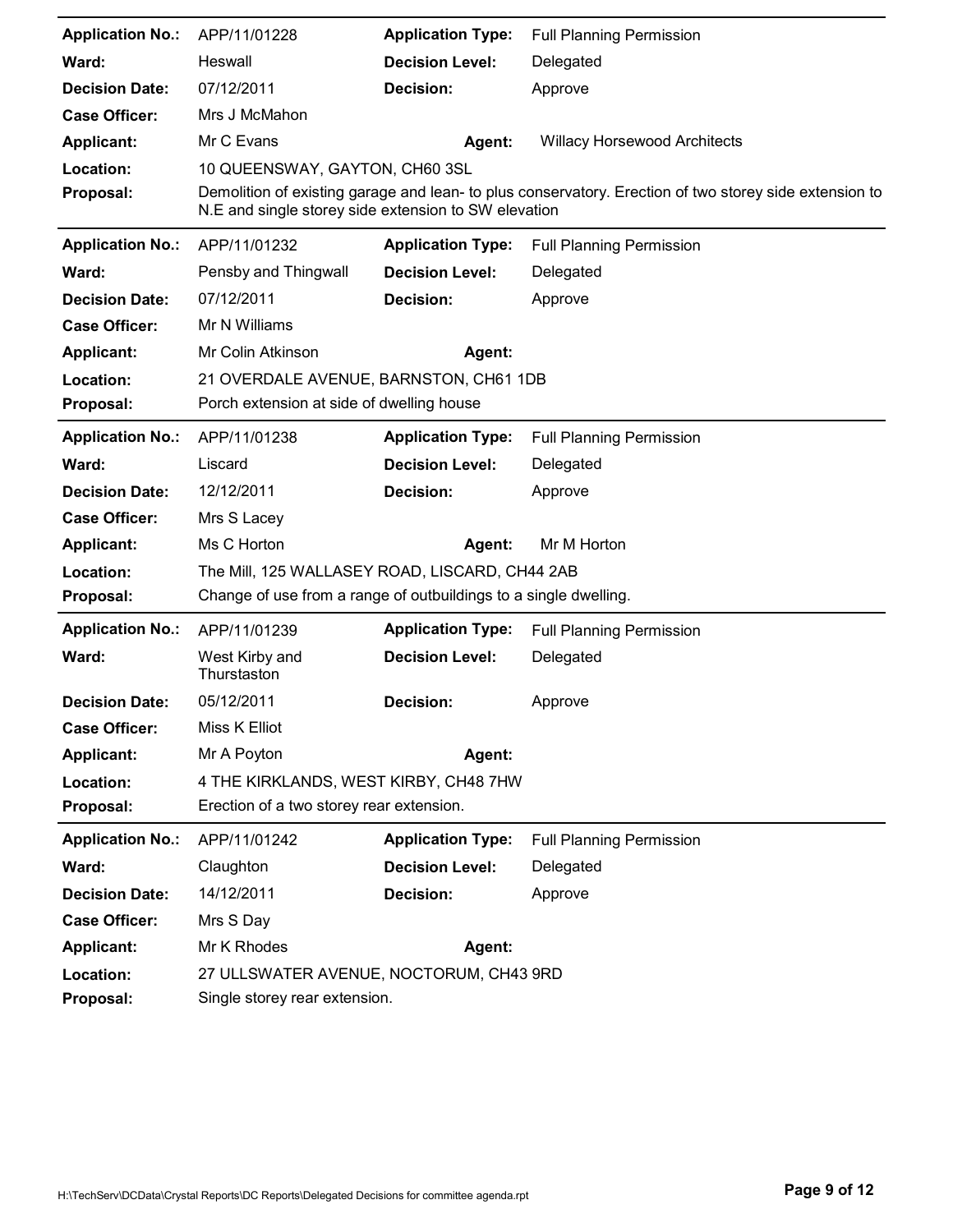| <b>Application No.:</b> | APP/11/01245                                                            | <b>Application Type:</b> | <b>Full Planning Permission</b>                                                                          |
|-------------------------|-------------------------------------------------------------------------|--------------------------|----------------------------------------------------------------------------------------------------------|
| Ward:                   | Rock Ferry                                                              | <b>Decision Level:</b>   | Delegated                                                                                                |
| <b>Decision Date:</b>   | 14/12/2011                                                              | Decision:                | Refuse                                                                                                   |
| <b>Case Officer:</b>    | Mr N Williams                                                           |                          |                                                                                                          |
| <b>Applicant:</b>       | Mr & Mrs McMahon                                                        | <b>Agent:</b>            |                                                                                                          |
| Location:               | 46 ROCK LANE WEST, ROCK FERRY, CH42 4PA                                 |                          |                                                                                                          |
| Proposal:               | Conversion of basement to 2 bedroom self contained flat                 |                          |                                                                                                          |
| <b>Application No.:</b> | APP/11/01246                                                            | <b>Application Type:</b> | <b>Full Planning Permission</b>                                                                          |
| Ward:                   | Moreton West and<br>Saughall Massie                                     | <b>Decision Level:</b>   | Delegated                                                                                                |
| <b>Decision Date:</b>   | 15/12/2011                                                              | Decision:                | Approve                                                                                                  |
| <b>Case Officer:</b>    | Mrs S Lacey                                                             |                          |                                                                                                          |
| <b>Applicant:</b>       | Mr D Taylor                                                             | Agent:                   |                                                                                                          |
| Location:               | 18 HAWKSMORE CLOSE, UPTON, CH49 4RE                                     |                          |                                                                                                          |
| Proposal:               | Erection of a log cabin in front garden                                 |                          |                                                                                                          |
| <b>Application No.:</b> | APP/11/01256                                                            | <b>Application Type:</b> | <b>Full Planning Permission</b>                                                                          |
| Ward:                   | <b>Bidston and St James</b>                                             | <b>Decision Level:</b>   | Delegated                                                                                                |
| <b>Decision Date:</b>   | 07/12/2011                                                              | <b>Decision:</b>         | Approve                                                                                                  |
| <b>Case Officer:</b>    | Miss S McIlroy                                                          |                          |                                                                                                          |
| <b>Applicant:</b>       | Mr Byrne                                                                | Agent:                   | <b>Bryson McHugh Architects</b>                                                                          |
| Location:               | 43 DESMOND CLOSE, BEECHWOOD, CH43 9XN                                   |                          |                                                                                                          |
| Proposal:               | Erection of an attached garage to the side of property                  |                          |                                                                                                          |
| <b>Application No.:</b> | APP/11/01257                                                            | <b>Application Type:</b> | <b>Full Planning Permission</b>                                                                          |
| Ward:                   | Upton                                                                   | <b>Decision Level:</b>   | Delegated                                                                                                |
| <b>Decision Date:</b>   | 07/12/2011                                                              | Decision:                | Approve                                                                                                  |
| <b>Case Officer:</b>    | Miss S McIlroy                                                          |                          |                                                                                                          |
| <b>Applicant:</b>       | Mr Bill Broadhurst                                                      | Agent:                   | Mr Cliff Elliott                                                                                         |
| Location:               | 20 OLD GREASBY ROAD, UPTON, CH49 6LT                                    |                          |                                                                                                          |
| Proposal:               | Erection of a rear conservatory. (Resubmission of refusal APP/11/00290) |                          |                                                                                                          |
| <b>Application No.:</b> | APP/11/01259                                                            | <b>Application Type:</b> | <b>Full Planning Permission</b>                                                                          |
| Ward:                   | West Kirby and<br>Thurstaston                                           | <b>Decision Level:</b>   | Delegated                                                                                                |
| <b>Decision Date:</b>   | 14/12/2011                                                              | Decision:                | Approve                                                                                                  |
| <b>Case Officer:</b>    | Miss K Elliot                                                           |                          |                                                                                                          |
| <b>Applicant:</b>       | Mr Andrew Macaulay                                                      | Agent:                   | Paterson Macaulay & Owens                                                                                |
| Location:               | 45 CROOME DRIVE, NEWTON, CH48 8AD                                       |                          |                                                                                                          |
| Proposal:               |                                                                         |                          | First floor extension to front and side elevations, internal alterations and replacement of conservatory |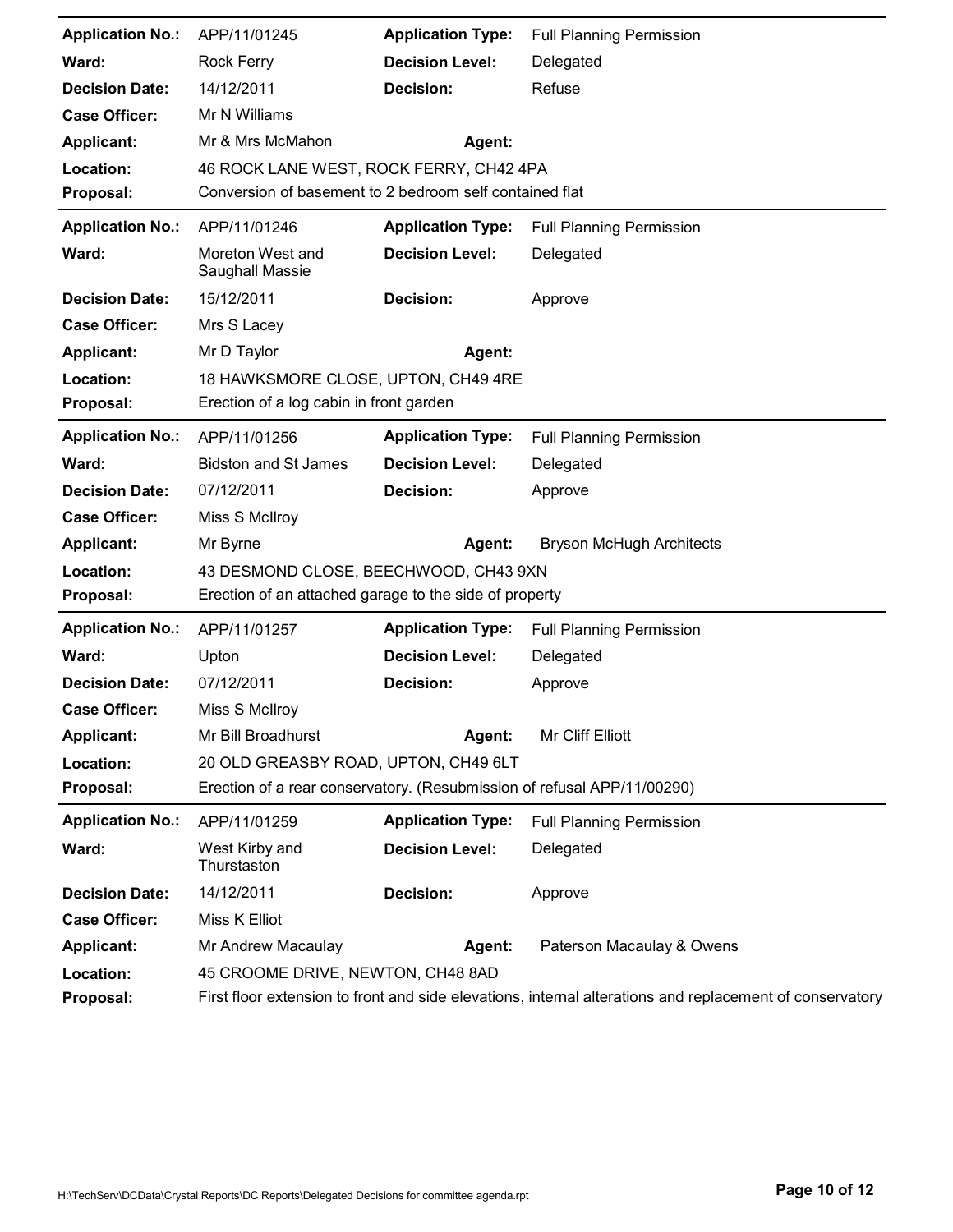| <b>Application No.:</b> | APP/11/01263                                                                                 | <b>Application Type:</b> | <b>Full Planning Permission</b>                                                                           |
|-------------------------|----------------------------------------------------------------------------------------------|--------------------------|-----------------------------------------------------------------------------------------------------------|
| Ward:                   | <b>Bidston and St James</b>                                                                  | <b>Decision Level:</b>   | Delegated                                                                                                 |
| <b>Decision Date:</b>   | 07/12/2011                                                                                   | Decision:                | Approve                                                                                                   |
| <b>Case Officer:</b>    | Miss S McIlroy                                                                               |                          |                                                                                                           |
| <b>Applicant:</b>       | Mr Andrew Haselgrove                                                                         | Agent:                   |                                                                                                           |
| Location:               | 4 LILLIE CLOSE, BIDSTON, CH43 7YS                                                            |                          |                                                                                                           |
| Proposal:               | and facilitate closing of french windows                                                     |                          | Retention of galvanised steel window guard railing to first-floor rear elevation to restrict opening arch |
| <b>Application No.:</b> | APP/11/01264                                                                                 | <b>Application Type:</b> | <b>Full Planning Permission</b>                                                                           |
| Ward:                   | New Brighton                                                                                 | <b>Decision Level:</b>   | Delegated                                                                                                 |
| <b>Decision Date:</b>   | 14/12/2011                                                                                   | Decision:                | Approve                                                                                                   |
| <b>Case Officer:</b>    | Miss S McIlroy                                                                               |                          |                                                                                                           |
| <b>Applicant:</b>       | Mr John Hinchliffe                                                                           | Agent:                   |                                                                                                           |
| Location:               | 5 LINCOLN DRIVE, EGREMONT, CH45 7PL                                                          |                          |                                                                                                           |
| Proposal:               | of APP/11/00273)                                                                             |                          | Demolition of existing garage and erection of double garage with storage space above. (Resubmission       |
| <b>Application No.:</b> | APP/11/01307                                                                                 | <b>Application Type:</b> | <b>Full Planning Permission</b>                                                                           |
| Ward:                   | Clatterbridge                                                                                | <b>Decision Level:</b>   | Delegated                                                                                                 |
| <b>Decision Date:</b>   | 09/12/2011                                                                                   | Decision:                | Approve                                                                                                   |
| <b>Case Officer:</b>    | Miss A McDougall                                                                             |                          |                                                                                                           |
| <b>Applicant:</b>       |                                                                                              | Agent:                   | <b>AFL Architects</b>                                                                                     |
| Location:               |                                                                                              |                          | Womens Imaging Unit, Clatterbridge Hospital, MOUNT ROAD, CLATTERBRIDGE, CH63 4JY                          |
| Proposal:               |                                                                                              |                          | Single storey extension to the existing womens imaging unit at clatterbridge hospital.                    |
| <b>Application No.:</b> | DEM/11/01324                                                                                 | <b>Application Type:</b> | <b>Prior Notification of Demolition</b>                                                                   |
| Ward:                   | Pensby and Thingwall                                                                         | <b>Decision Level:</b>   | Delegated                                                                                                 |
| <b>Decision Date:</b>   | 01/12/2011                                                                                   | <b>Decision:</b>         | Prior approval is not required                                                                            |
| <b>Case Officer:</b>    | Miss A McDougall                                                                             |                          |                                                                                                           |
| <b>Applicant:</b>       |                                                                                              | Agent:                   | Wirral Borough Council                                                                                    |
| Location:<br>Proposal:  | Lock Up Garages (5), FAIRVIEW WAY, PENSBY<br>Demolition of single storey brick built garages |                          |                                                                                                           |
| <b>Application No.:</b> | DEM/11/01325                                                                                 | <b>Application Type:</b> | Prior Notification of Demolition                                                                          |
| Ward:                   | Upton                                                                                        | <b>Decision Level:</b>   | Delegated                                                                                                 |
| <b>Decision Date:</b>   | 01/12/2011                                                                                   | <b>Decision:</b>         | Prior approval is not required                                                                            |
| <b>Case Officer:</b>    | Mrs S Lacey                                                                                  |                          |                                                                                                           |
| <b>Applicant:</b>       |                                                                                              | Agent:                   | Wirral Borough Council                                                                                    |
| Location:               | Lock Up Garages (14-21), GRASSWOOD ROAD, WOODCHURCH                                          |                          |                                                                                                           |
| Proposal:               | Demolition of single storey brick built garages                                              |                          |                                                                                                           |